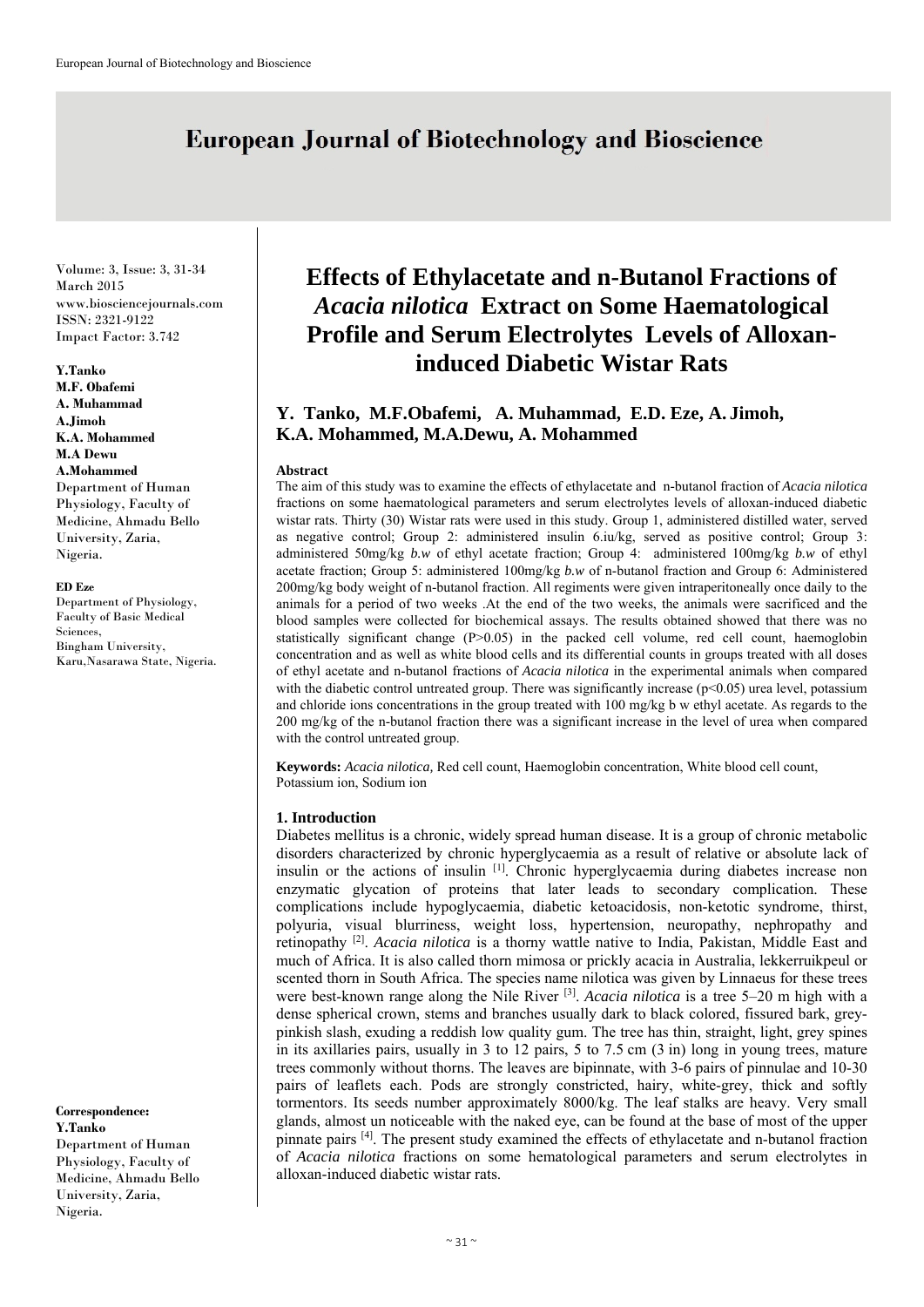## **2. Materials and Methods**

## **2.1 Materials**

## **2.1.1 Chemicals and Drugs Used**

All chemicals and drugs used were of analytical grades. Alloxan was purchased from Sigma chemicals (St Louis U.S.A) while Insulin and digital glucometer (Accu-chek Advantage) were obtained from pharmaceutical store in Zaria, Kaduna state.

## **2.1.2 Experimental Animals**

A total of 30 Wistar rats of both sexes between the ages of 10 to 12 weeks old and weighed between 120-150grams were used for the study. The animals were housed in the Animal House, Department of Human Physiology, ABU, Zaria, Nigeria The animals were randomized into experimental and control groups and were kept in polypropylene cages. The animals were fed on standard feeds (Vital feeds, Jos Nigeria) and allowed access to water *ad libitum*.

## **2.1.3 Preparation of Fractions**

The leaves extract of *Acacia nilotica* were air dried under the shade and grinded into free powder using morter and pestle. 200 grams of the powdered material was macerated in 30% distilled water and 70% ethanol at room temperature for 24 hours. It was then filtered using a filter paper (whatman size 1). The filtrate was then partitioned with ethylacetate to get ethylacetate fraction which was evaporated to dryness in an oven at 37°C. A greenish-brown residue weighing 8.5 grams  $(1.7\%$ w/w) was obtained and kept in a sealed container at  $4^{\circ}$ C in a refrigerator until use. Another 200 grams of the powdered material was macerated in 30% distilled water and 70% ethanol at room temperature for 24 hours. It was then filtered using filter paper (Whatman size 1). The filtrate was then partitioned with n-butanol to get the n-butanol fraction which was evaporated to dryness in an oven at 37°C. A brownish residue weighing 6.5 gram  $(1.3\%$  w/w) was obtained and kept in a sealed container at 4°C in a refrigerator until use.

# **2.2 Method**

# **2.2.1 Preliminary Phytochemical Screening**

The extract was subjected to preliminary phytochemical screening test for the presence of secondary metabolites according to the method described by <sup>[5]</sup>.

## **2.2.2 Acute Toxicity Studies (LD50)**

The  $LD_{50}$  determination for each of the fractions was conducted separately using modified method of [6]. For each of the fractions, the evaluation was done in two phases. In phase one, three groups of three rats each, were treated with 10, 100 and 1000 mg extract/kg body weight intraperitoneally (ip) respectively. A fourth group received Tween-20 served as control. The rats were observed for clinical signs and symptoms of toxicity within 24 hours and death within 72 hours. Based on the results of phase one for the Ethylacetate extract, fifteen fresh rats with three per group were each treated with 600, 1000,1600 and 2900 mg extract/kg (ip*)*  respectively. A fifth group served as control. Clinical signs and symptoms of toxic effects and mortality were then observed for seven days. Also based on the results of phase one for the n-butanol extract, fifteen fresh rats with three per group were each treated with 140, 225,370 and 600 mg extract/kg (ip*)*  respectively. A fifth group served as control. Clinical signs and symptoms of toxic effects and mortality were then observed

for seven days. The  $LD_{50}$  were then calculated as the square root of the product of the lowest lethal dose and highest nonlethal dose i.e. the geometric mean of the consecutive doses for which 0 and 100% survival rates were recorded in the second phase.

## **2.2.3 Induction of Experimental Diabetes Mellitus**

The animals were fasted for 16–18 hours with free access to water prior to the induction of diabetes. Induction of diabetes was carried out by single intraperitoneal injection of Alloxan monohydrate (Sigma St Louis, M.O., USA) dissolved in  $0.9\%$ <sup>v/v</sup> cold normal saline solution at a dose of 150 mg/kg body weight <sup>[7]</sup>. Since alloxan is capable of producing fatal hypoglycemia as a result of massive pancreatic insulin release, rats were treated with 20 % glucose solution intraperitoneally after 6h. The rats were then kept for the next 24h on 5 % glucose solution bottles in their cages to prevent hypoglycemia  $[8]$ . The diabetes was assessed in alloxan-induced rats by determining the blood glucose concentration 72 hours after injection of alloxan. The rats with blood glucose level above 200mg/dl were then selected for the study.

## **2.2.4 Experimental Design**

After the induction of diabetes, the alloxan induced diabetic Wistar rats were randomly assigned into the following groupings:

Group 1: Administered distilled water 1mg/kg *b.w* (*i,p*) and served as negative control

Group 2: Received standard dose of insulin 6.i.u/kg *b.w* (*i,p*) and served as positive control

Group 3: Received 50mg/kg *b.w* (*i,p*) of ethyl acetate fraction. Group 4: Received 100mg/kg *b.w* (*i,p*) of ethylacetate fraction. Group 5: Received 100mg/kg *b.w* (*i,p*) of n-butanol fraction. Group 6: Received 200mg/kg *b.w* (*i,p*) of n-butanol fraction.

## **2.2.5 Determination of Blood Glucose Levels**

Blood samples for blood glucose determination were collected from the tail and determination of the blood glucose level was done by the glucose-oxidase principle (Beach and Turner, 1958) using the ONE TOUCH Basic (Lifescan, Milpitas, CA) instrument and results were reported as mg/dl [9].

## **2.2.6 Collection of Blood and Preparation of Serum Samples**

After two weeks of treatment with fractions, blood samples were obtained from all animals in each group through cardiac puncture and placed in labeled sample bottles with drops of Ethylenediaminetetraacetic acid (EDTA) for determination of haematological parameters. For evaluation of serum electrolytes, blood sample from each animal was collected into plain tubes and allowed to clot and centrifuged at  $1.957 \times g$  for 10 minutes. The sera was separated and stored at  $-4$  °C for serum electrolytes analysis.

# **2.2.7 Determination of Haematological Parameters**

Determination of haematological parameters such as haemoglobin (Hb), haematocrit (PCV), red cell count, total white blood cell count (TWBC) and its differentials was done using standard operative procedures according to [10].

# **2.2.8 Determination of Serum Electrolytes**

Serum sodium and potassium ions were measured by the flame photometry method of [11], and bicarbonate ion was determined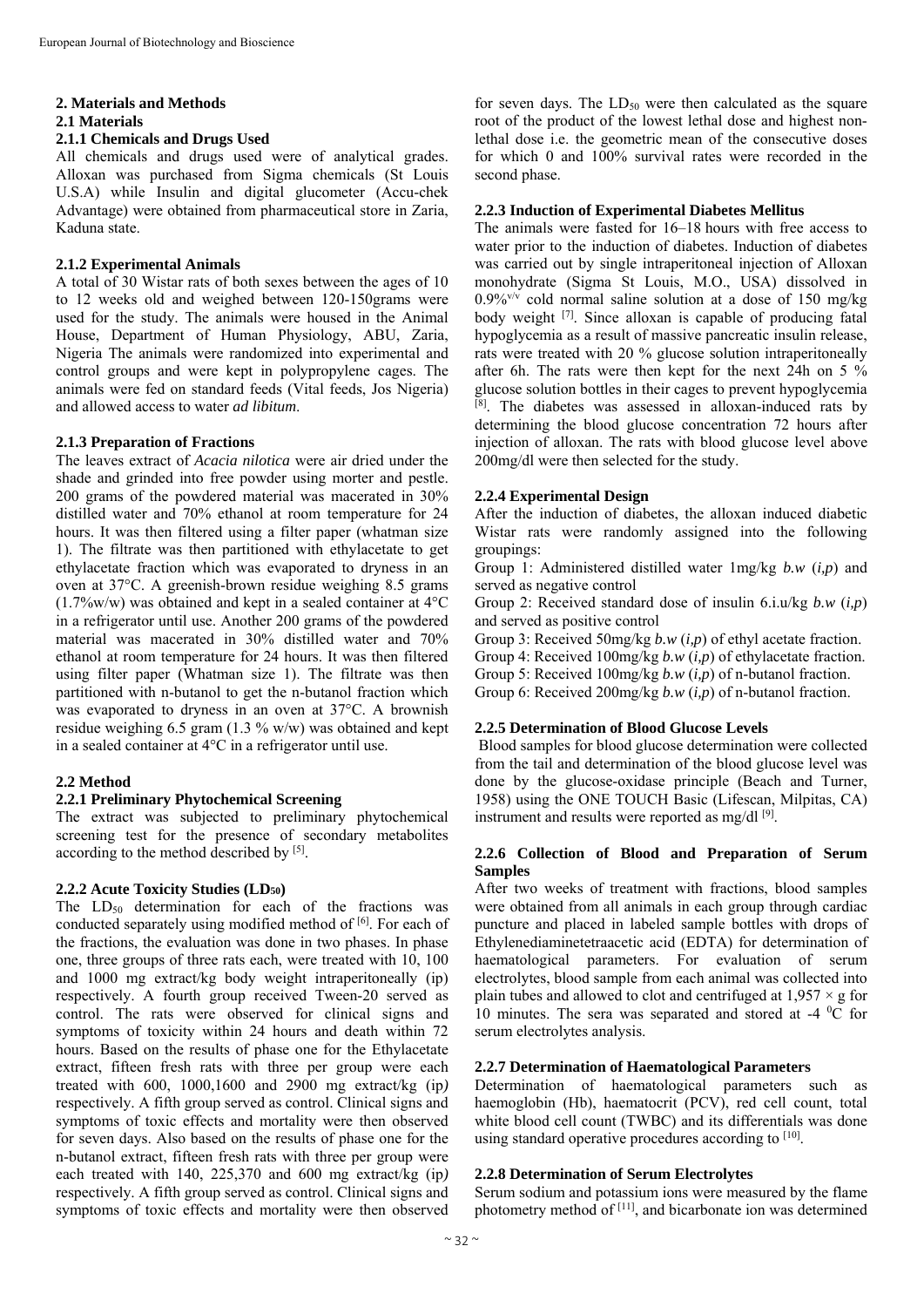using the titration method of  $[12]$ . Chloride ion was analyzed using the method of  $[13]$ . Calcium and phosphate ions were determined according to laboratory procedures of Randox Laboratories Limited kits, United Kingdom.

#### **2.2.9 Statistical Analysis**

Data obtained were expressed as mean  $\pm$  SEM. The data obtained were statistically analyzed using one-way analysis of variance (ANOVA) with Tukey's multiple comparison post hoc tests to compare the level of significance between control and experimental groups. All statistical analysis was evaluated using SPSS Version 17.0 software. The values of P<0.05 were considered as significant.

## **3. Results**

#### **3.1 Preliminary Phytochemical Screening**

Preliminary phytochemical screeninig of the two fractions of *Acacia nilotica* extracts revealed the presence of saponin, flavonoid, tannin and alkaloid.

#### **3.2 Acute Toxicity Studies**.

The signs of toxicity were first noticed after 4-5 hours of extracts administration. There were decreased locomotor activity and sensitivity to touch and pain. Also there was decreased feed intake, tachypnoea and prostration after 8-12 hours of fractions administration. Early deaths were recorded after 12 hours and late deaths 48hours after fractions administration. The  $LD_{50}$  were then calculated as the square root of the product of the lowest lethal dose and highest nonlethal dose i.e. the geometric mean of the consecutive doses for which 0 and 100% survival rates were recorded in the second phase. For the ethylacetate fraction, there was  $0\%$ mortality at 1000mg/Kg and 33.3% mortality was the next highest lethal dose at  $1600$ mg/Kg. The  $LD_{50}$  of the Ethylacetate fraction was thus;  $\sqrt{1000 \times 1600} = 1264.9$  mg/Kg. For the n-butanol fraction, there was 0% mortality at 370mg/Kg and 33.3% mortality was the next highest lethal dose at  $600$ mg/Kg. The  $LD_{50}$  of the n-butanol fraction was thus; The LD<sub>50</sub> was thus;  $\sqrt{370 \times 600} = 471.2 \text{ mg/Kg}$ .

### **Effects of Ethyl Acetate and N-Butanol Fractions of** *Acacia nilotica* **on Haematological Indices in alloxan-induced Diabetic Wistar rats.**

Table 1 shows the effects of ethyl acetate and n-butanol fractions of *Acacia nilotica* on haematological indices in alloxan-induced diabetic Wistar rats. The results obtained showed that there was no statistical significant change in the packed cell volume, red cell count, haemoglobin levels as well, as white blood cells and differential counts in all the groups treated with all doses of the fractions(ethyl acetate and n-butanol) when compared with the diabetic control untreated group.

### **Effects of ethyl acetate and n-butanol fractions of** *Acacia nilotica* **on serum electrolytes in alloxan-induced diabetic Wistar rats.**

Table 2 shows the effects of ethyl acetate and n-butanol fractions of *Acacia nilotica* on serum electrolytes in alloxaninduced diabetic Wistar rats. The results obtained revealed a significant increase ( $P < 0.05$ ) urea level, potassium and chloride ions concentrations in the group treated with 100 mg/kg b w ethyl acetate fraction of the plant, while there was a significantly elevated ( $P < 0.05$ ) level only in urea level in the group that were administered 200 mg/kg b w n-butanol fractions respectively when compared with the diabetic control untreated group

Table 1: Effect of ethyl acetate and n-butanol fractions of *Acacia nilotica* on some haematological indices in Alloxan-induced diabetic Wistar Rats

| Groups and Treatment | <b>PCV</b>           | Hb                   | WBC                  | <b>RBC</b>           | Neutrophils          | Eosinophils          | Monocytes            | Lymphocytes          |
|----------------------|----------------------|----------------------|----------------------|----------------------|----------------------|----------------------|----------------------|----------------------|
| Given $(n=5)$        | $(\%)$               | (g/dl)               | $\times 10^9$ /L     | $(10^{12}/L)$        | $(\%)$               | $(\%)$               | $(\%)$               | $(\%)$               |
| Control              | $38.50 \pm$          | $12.82 \pm$          | $4.73 \pm$           | $6.35 \pm$           | $19.50 \pm$          | $1.25 \pm$           | $2.50 \pm$           | $36.50 \pm$          |
|                      | 1.55                 | 0.44                 | 0.26                 | 0.36                 | 1.04                 | 0.29                 | 0.29                 | 0.87                 |
| Insulin              | $34.50 \pm$          | $11.50 \pm$          | $4.95 \pm$           | $5.95 \pm$           | $16.00 \pm$          | $2.00 \pm$           | $3.50 \pm$           | $78.50 \pm$          |
| (6.iu/kg)            | 2.10 <sup>ns</sup>   | 0.82 <sup>ns</sup>   | 0.56 <sup>ns</sup>   | 0.53 <sup>ns</sup>   | 1.68 <sup>ns</sup>   | 0.41                 | 1.49                 | 1.94 <sup>a</sup>    |
| Ethyl Acetate        | $37.67 \pm$          | $12.30+$             | $4.67 \pm$           | $5.57 \pm$           | $22.67+$             | $1.00 \pm$           | $3.33 \pm$           | $73.00 \pm$          |
| (50mg/kg)            | 0.88 <sup>ns</sup>   | $0.42$ <sup>ns</sup> | 0.26 <sup>ns</sup>   | 0.30 <sup>ns</sup>   | 2.33 <sup>a</sup>    | $0.00$ <sup>ns</sup> | 0.88 <sup>ns</sup>   | 2.00 <sup>ns</sup>   |
| <b>Ethyl Acetate</b> | $39.25 \pm$          | $13.13 \pm$          | $5.13+$              | $5.05 \pm$           | $15.50 \pm$          | $1.25 \pm$           | $3.25 \pm$           | $80.75\pm$           |
| (100mg/kg)           | $1.11$ <sup>ns</sup> | $0.38$ <sup>ns</sup> | $0.42$ <sup>ns</sup> | $0.59$ <sup>ns</sup> | 1.66 <sup>ns</sup>   | 0.48 <sup>ns</sup>   | 1.48 <sup>ns</sup>   | $1.35$ <sup>ns</sup> |
| n-butanol            | $37.0 \pm$           | $33.0 \pm$           | $4.68 \pm$           | $6.25 \pm$           | $15.00 \pm$          | $1.50 \pm$           | $3.75 \pm$           | $79.75 \pm$          |
| (100mg/kg)           | 3.29 <sup>ns</sup>   | 20.01 <sup>ns</sup>  | $0.41$ <sup>ns</sup> | 0.69 <sup>ns</sup>   | 1.22 <sup>ns</sup>   | .29 <sup>ns</sup>    | 0.25 <sup>ns</sup>   | 0.85 <sup>ns</sup>   |
| n-butanol            | $8.25 \pm$           | $12.93 \pm$          | $4.53 \pm$           | $5.35 \pm$           | $17.00 \pm$          | $1.50 \pm$           | $3.00 \pm$           | $78.25 \pm$          |
| (200mg/kg)           | 1.31 <sup>ns</sup>   | $0.54$ <sup>ns</sup> | $0.56$ <sup>ns</sup> | $0.41$ <sup>ns</sup> | $2.94$ <sup>ns</sup> | $0.29$ <sup>ns</sup> | $0.41$ <sup>ns</sup> | 2.56 <sup>ns</sup>   |

Values are expressed as mean ± SEM

Value considered statistically significant when compared with control group at  $P < 0.05$  and ns = not significant

**Table 2:** Effect of Ethyl Acetate and n-butanol fractions of *Acacia nilotica* on serum electrolyte levels in Alloxan-induced diabetic Wistar Rats

| Groups and Treatment Given<br>$(n=5)$ | Urea ( $mmol/L$ )              | Sodium(mmol/L)                  | Potassium( $mmol/L$ )         |                                | Chloride (mmol/L) $\vert$ Creatinine (mmol/L) |
|---------------------------------------|--------------------------------|---------------------------------|-------------------------------|--------------------------------|-----------------------------------------------|
| Control                               | $21.83 \pm 1.26$               | $134.23 \pm 2.10$               | $4.88 \pm 0.17$               | $93.68 \pm 1.39$               | $1.13 \pm 0.17$                               |
| Insulin $(6.iu/kg)$                   | $19.90 \pm 0.81$ <sup>ns</sup> | $133.93 \pm 2.74$ <sup>ns</sup> | $5.15 \pm 0.34$ <sup>ns</sup> | $98.20 \pm 1.23$ <sup>ns</sup> | $1.03 \pm 0.11$ <sup>ns</sup>                 |
| Ethyl acetate $(50 \text{ mg/kg})$    | $24.90 \pm 2.39$ <sup>ns</sup> | $138.85 \pm 1.59$ <sup>ns</sup> | $5.43 \pm 0.34$ <sup>ns</sup> | $98.98 \pm 3.28$ <sup>ns</sup> | $1.23 \pm 0.21$ <sup>ns</sup>                 |
| Ethylacetate $(100mg/kg)$             | $30.30 \pm 1.39^{\circ}$       | $132.63 \pm 7.68$ <sup>ns</sup> | $6.60 \pm 0.32$ <sup>a</sup>  | $102.93 \pm 3.24^{\circ}$      | $1.40 \pm 0.28$ <sup>ns</sup>                 |
| n- butanol $(100mg/kg)$               | $20.80 \pm 1.06$ <sup>ns</sup> | $141.13 \pm 2.25$ <sup>ns</sup> | $5.85 \pm 0.33$ <sup>ns</sup> | $94.80 \pm 1.56$ <sup>ns</sup> | $0.95 \pm 0.16$ <sup>ns</sup>                 |
| n butanol $(200mg/kg)$                | $26.95 \pm 2.09^{\text{ a}}$   | $133.93 \pm 2.74$ <sup>ns</sup> | $5.15 \pm 0.34$ <sup>ns</sup> | $98.20 \pm 1.23$ <sup>ns</sup> | $1.03 \pm 0.11$ <sup>ns</sup>                 |

Values are expressed as mean ± SEM

Value considered statistically significant when compared with control group at  $P < 0.05$  and ns = not significant